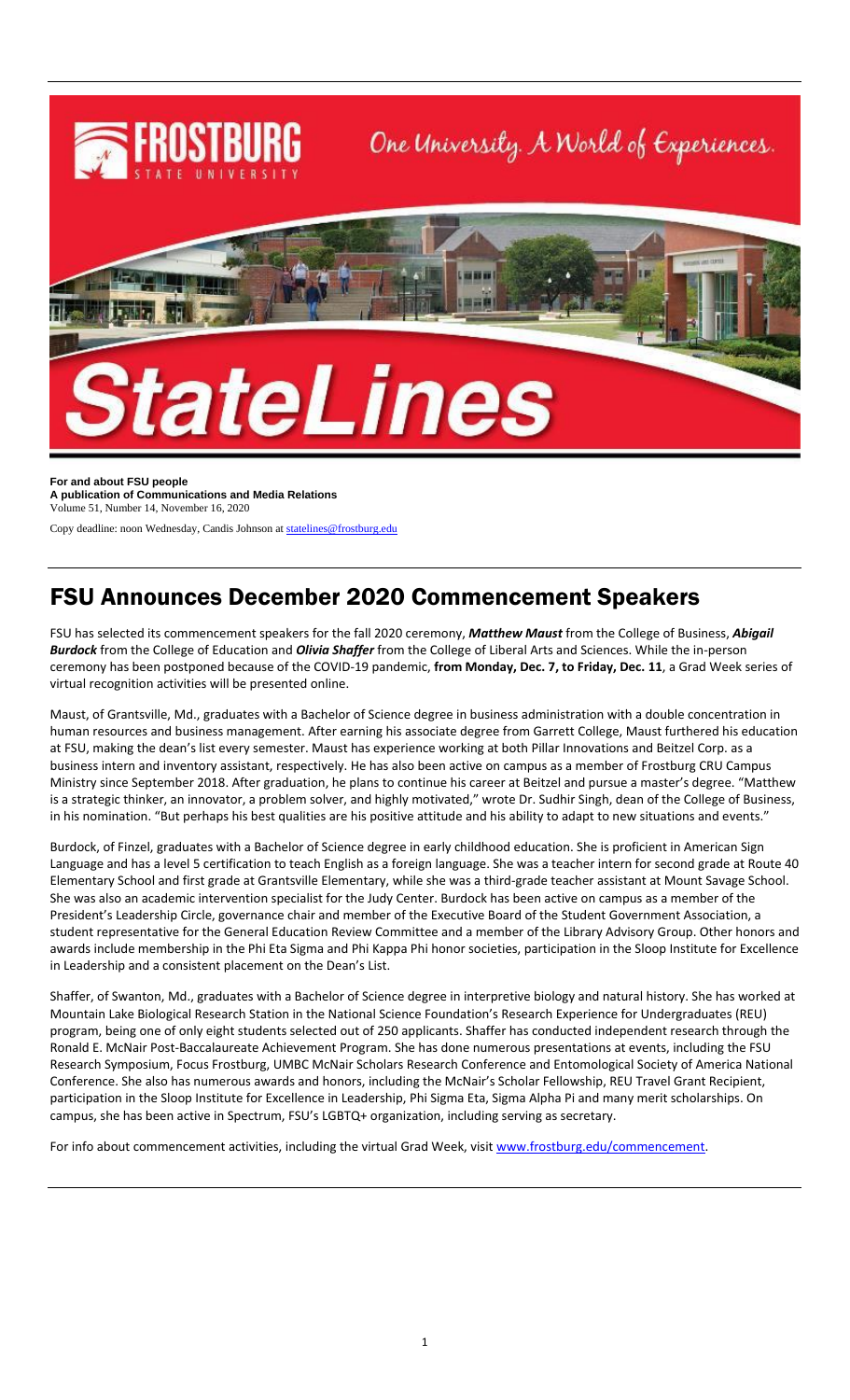## FSU's Opera Theatre Presents an Evening of Scenes From Opera and Musical Theatre

FSU's Department of Music Opera Theatre will present a virtual performance of scenes from opera and musical theatre on **Monday, Nov. 16**, at 7:30 p.m. The concert is free to view online. Visit [www.frostburg.edu/concerts](http://www.frostburg.edu/concerts) and click this event to be directed to the FSU Localist Events page; click the red "Join Stream" button on the right side of page to join the livestream.

If you miss the livestream, the concert is available for viewing on YouTube: Frostburg Music Department.

The program will showcase students from FSU's Opera Workshop accompanied by pianist *Dr. Joseph Yungen*. It will feature selections from "The Sound of Music" and "West Side Story," as well as scenes and arias from operas by George Frideric Handel, Wolfgang Amadeus Mozart, Pietro Mascagni, Giacomo Puccini and Georges Bizet.

The program will open with the well-known "card trio" from Bizet's iconic opera "Carmen," in which three gypsies, including the title character, foretell the futures for Frasquita and Mercedes, which are wealth and love, but for Carmen, death. *Alana James* and *Hannah Hieronimus* sing Frasquita and Mercedes, respectively, while *Jerri Perry* sings Carmen.

The second half of the program is sure to evoke a smile with favorite songs from Rodgers and Hammerstein's "The Sound of Music." Joining the singers from the first half are *Kassidy Andris* and *Alexus Niblack*. The ensemble begins with two choral pieces sung by the nuns of the convent: the "Morning Hymn" and "Alleluia," followed by "Maria." Niblack solos with "My Favorite Things," followed by Andris and *Andrew Hartnett* singing the duet "Sixteen Going on Seventeen." The program ends on a high note with James taking the lead in singing "I Feel Pretty" from Leonard Bernstein's hit musical "West Side Story," with Andris, Niblack and Perry chiming in as the shop girls making commentary.

Because of the coronavirus pandemic, musical performances before public audiences will not be held until conditions warrant. However, the Department of Music is planning a series of online presentations. Links will be posted at [www.frostburg.edu/concerts.](http://www.frostburg.edu/concerts) For info, contact FSU's Department of Music at 301-687-4109.

## Help for Students

## Spring 2021 Advising and Registration Tools

As you begin preparing for your spring 2021 advising appointments, remember that the Center for Academic Advising and Retention (CAAR) provides many useful resources to help students graduate in a timely manner.

One of the resources you may find most helpful is CAAR's collection of suggested Eight-Semester Plans of Study for each of FSU's majors. These plans are in alignment with the Undergraduate Catalog and are designed to provide students and advisors with a quick overview of essential courses to take each semester. The library of plans is available online through the [CAAR Office webpage.](https://www.frostburg.edu/academics/academic-success-network/Center-for-Academic-Advising-and-Retention/8-semester-plans/index.php) Once at the website, select the Academic Year in which you began college to view the plans available for you.

For info, visit CAAR's [Registration Frequently Asked Questions](https://www.frostburg.edu/academics/academic-success-network/Center-for-Academic-Advising-and-Retention/registration-frequently-asked-questions.php) page. If you have additional questions about registration or the suggested plan of study for your major, contact your academic advisor or email the CAAR Office at [caar@frostburg.edu.](mailto:caar@frostburg.edu)

# Have Issues or Concerns?

Be sure to continue to pass on your concerns to President Nowaczyk a[t president@frostburg.edu](mailto:president@frostburg.edu) or, for specific academic issues, to Dr. Michael Mathias a[t provost@frostburg.edu.](mailto:provost@frostburg.edu) And emai[l COVIDtesting@frostburg.edu](mailto:COVIDtesting@frostburg.edu) for questions about COVID testing and [Fall2020@frostburg.edu](mailto:Fall2020@frostburg.edu) for general questions about the fall semester.

## Virtual Support Group for Students

FSU's Counseling and Psychological Services is hosting a weekly virtual support group on **Fridays** at noon for students through the rest of the semester. You're invited to share your challenges/concerns in a safe and non-judgmental space. Access the support group a[t https://frostburg.webex.com/webappng/sites/frostburg/meeting/download/53993dc6bea8870bce54d5114a3e2c89.](https://frostburg.webex.com/webappng/sites/frostburg/meeting/download/53993dc6bea8870bce54d5114a3e2c89)

And as always, CAPS is available for individual support for students if needed. Call 301-687-4234.

## Free Online Tutoring via NetTutor

Just a reminder that online tutoring is available via NetTutor this semester. Students can ask a quick question, upload a paper (48- to 72-hour turnaround time) and/or receive live tutoring from professional tutors.

NetTutor is available 24/7.

Some of the subjects include accounting, anatomy, biology, business, chemistry, computer science, economics, literature, foreign languages, geology, history, logic, math, music, nursing, philosophy, physics, political science, psychology, sociology, student success and writing.

Students must request access to the Tutor Resources course in Canvas by emailing Mark Smith a[t msmith@frostburg.edu.](mailto:msmith@frostburg.edu)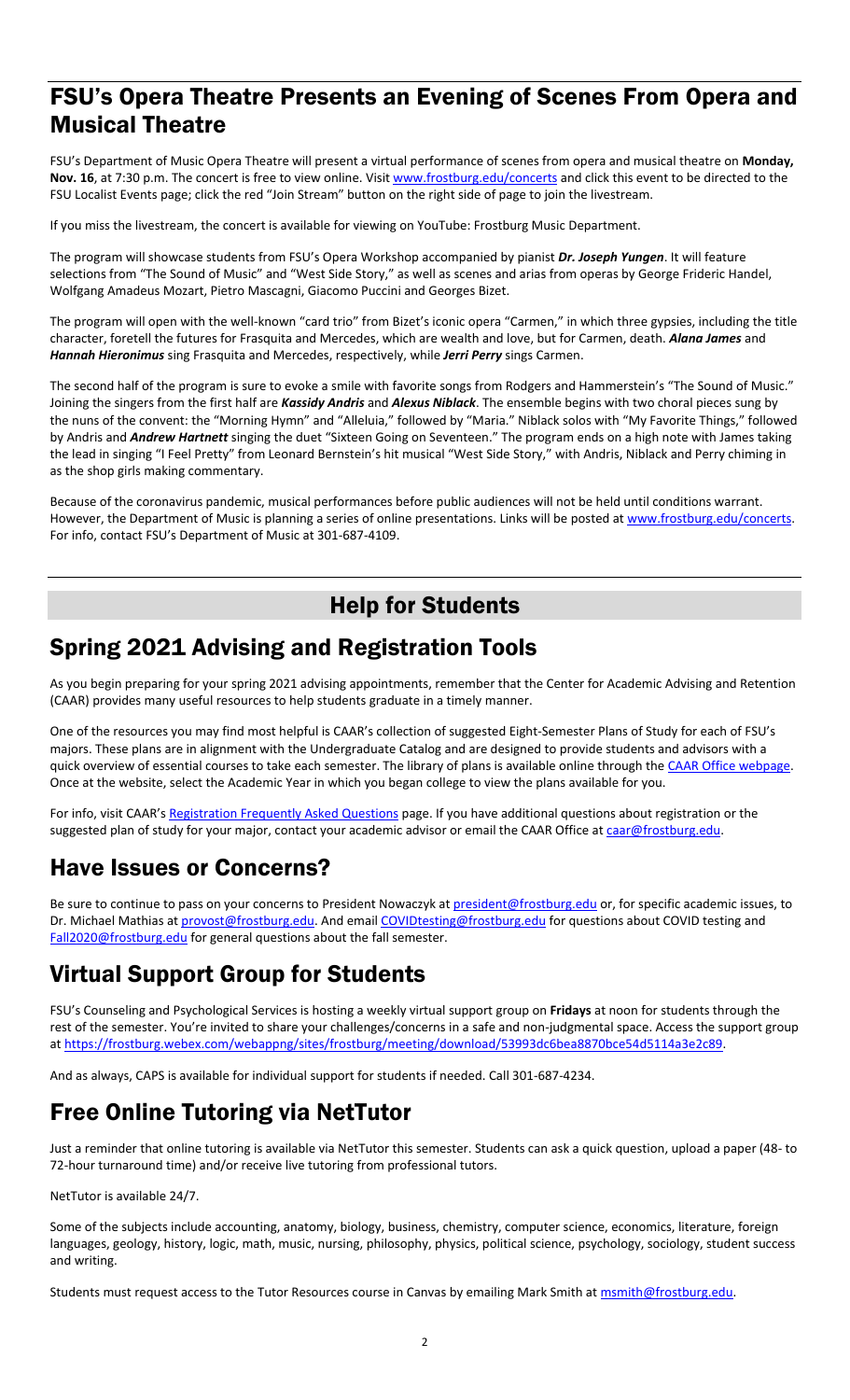### Theatre

## New Works Incubator Project at FSU Features Original Play by Alum Keenan Scott II



**This artwork for the play is by New York artist Samtubia Edwards, based on model Lindsay Scott.**

This November, the FSU Department of Theatre and Dance will feature a new play by theatre alum *Keenan*  **Scott II**. As part of the New Works Incubator Project, Scott will develop his script with six FSU actors over a two-week period, culminating in a virtual reading for an online audience. Information about dates and attendance of the virtual reading will be shared later.

The New Works Incubator Project, an original idea brought to FSU by Scott, is designed to help professional writers develop new works while giving FSU students industry-level training in new-works development.

The play challenges the online experience with comedic twists by taking on the psychological effects of social media, over sensationalism and classism. The play, titled "Social Media Massacre," features Hemsley and his best friend Jebediah, teenage prodigies who create an all-too-invasive app that rewards the capture of violence. The more violence a person captures, the higher their status rises in society. Soon, people find themselves in a world where segregation is again all too present, creating new factions between ranked and unranked people. But Ocean, a recent college graduate, is on a quest to take it all down.

Scott, from Queens, New York, is a playwright, poet, actor, director and producer of original work that has been produced at Howard University, Gala Hispanic Theatre, National Black Theater and the NYC Fringe Festival. His critically acclaimed piece, "Thoughts of a Colored Man," had its World Premiere at Syracuse Stage for the 2019-2020 season and is now on its way to Broadway when it returns in 2021. He has also been commissioned for several pieces, including the "PLAY AT HOME" series curated by Baltimore Center Stage, Long Wharf Theatre, The Public Theater, The Repertory Theatre of St. Louis and Woolly Mammoth Theatre Company. In addition, his piece "Hashtag Me Not" was featured in a benefit for NAACP Legal Defense and Educational Fund, Inc., called "#WhileWeBreathe." His latest work, "The Migration LP," is being developed at New York Stage and Film with sights on a New York City premiere in 2021. He is also developing a series for TV titled "The New Reform." For info, visit his website at [www.keenanscott.com.](http://www.keenanscott.com/)

Featured actors in "Social Media Massacre" include *Zoie Collins* (Ocean), *Christian Scott* (Jude), *Brendon McCabe* (Helmsley), *Gershawn Mason* (Jebediah), *Brian Records* (Fraser), *Dominique Little* (Debbie), *Kasey Taylor* (Mayah Lee) and *Laura Frederick* (Miss Ladi/News Anchor/Announcer). Creative team members include Scott (playwright/director), *Nicole Mattis* (project manager), *George Georgeson* (lighting/sound), *Danielle Preston* (costumes), *Nicholas Partonen* (stage manager), *Grace LaCount* (assistant stage manager/script) and *Kassidy Andris* (assistant stage manager).

"Social Media Massacre" is produced with generous partnership and support from the FSU Foundation Opportunity Grant program; University Council on Diversity, Equity and Inclusion; Office of Diversity, Equity, and Inclusion; African American Studies; Department of Communication; and the Cultural Events Series. For info, call FSU's Department of Theatre and Dance at 301-687-7794.

### Seminars/Webinars

## FSU Materials Engineering Special Seminar to Feature Four FSU Alums



**FSU alumni Kamaron Cheatham, Amber Eure, Kimera Peterson and Taqi Robinson**

FSU's chapter of the National Society of Black Engineers (NSBE) and the FSU Department of Physics and Engineering will host a virtual materials engineering seminar on **Tuesday, Nov. 17**, from 9:45 to 10:30 a.m. Titled "From Materials Engineering Capstone Project Success to a Current Career in the

Defense Industry and/or Engineering," the special seminar will feature FSU alumni *Kamaron Cheatham*, *Amber Eure*, *Kimera Peterson* and *Taqi Robinson*.

This is great opportunity for students who are interested in studying general engineering and mechanical engineering, as well as acquiring career information about top-notch defense company, government and graduate school opportunities.

Cheatham graduated from FSU with his bachelor's in materials engineering. While at FSU, he held positions as treasurer and vice president of FSU's chapter of NSBE. He works at Northrop Grumman as a process engineer, producing semiconductors. Cheatham is also working toward Green Belt Certification and plans to work in R&D and production. In his spare time, he gives back to the community by participating in STEM outreach and mentoring engineering students through the College Bound Foundation.

Eure majored in engineering with a concentration in materials engineering at FSU. She participated in STEM Outreach and FSU's chapter of NSBE, where she served as secretary. She was also a developmental math instructor and a math and physics tutor. Eure is employed with the government as an engineer at the Bureau of Engraving and Printing in Washington, D.C. She recently became certified as a quality process analyst with the American Society of Quality. Eure plans to pursue a master's in material science and engineering.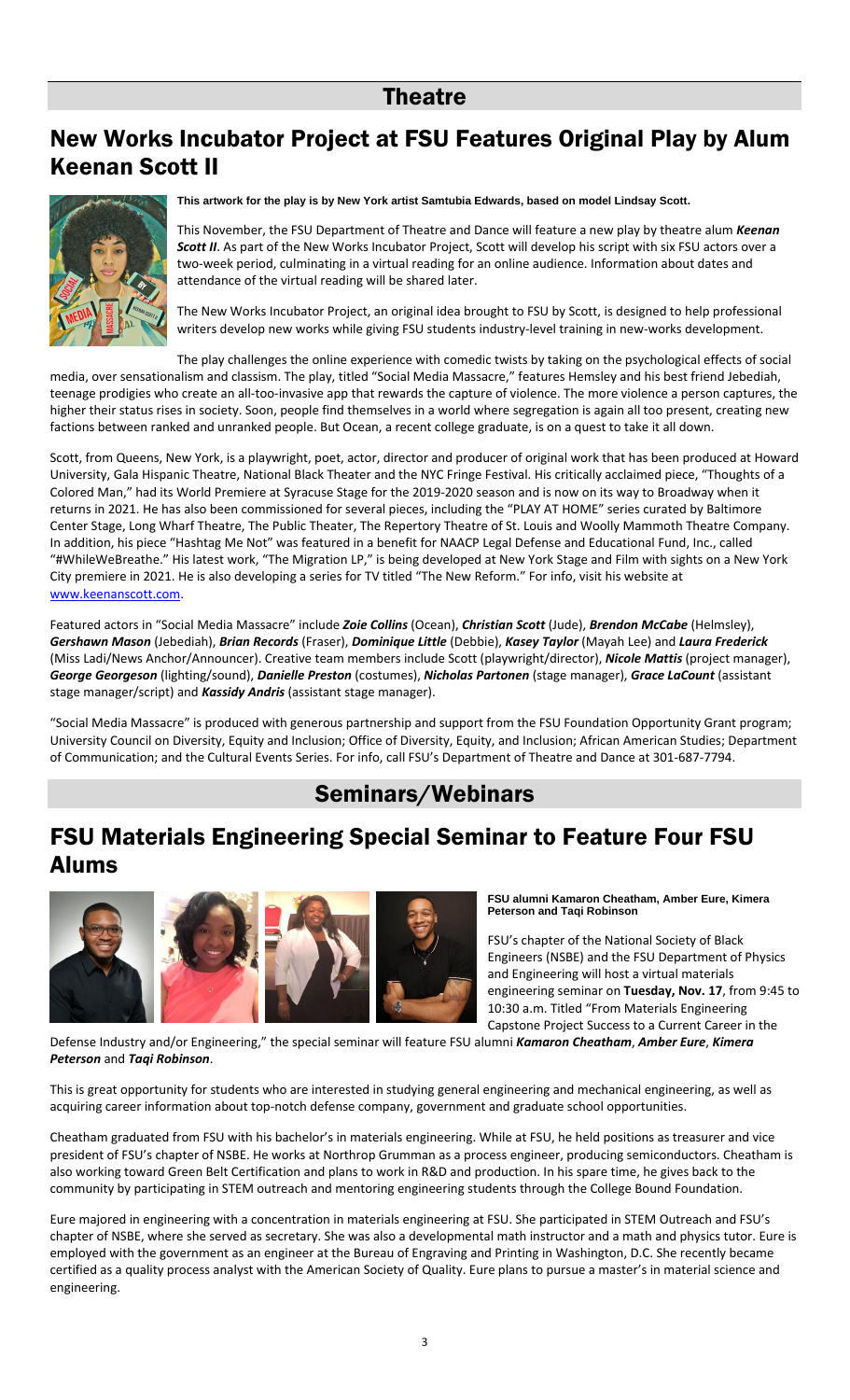Peterson was a materials engineering major. She was president and a student advisor for FSU's chapter of NSBE and the chapter president of the Kappa Psi chapter of Delta Sigma Theta, as well as a member of the American Chemical Society, Lady B.U.G.S. and Black Student Alliance. Peterson also served as a peer mentor for ORIE, a developmental mathematics instructor, and a math and physics tutor. She is working toward a master's in structural engineering at Morgan State University while taking construction management courses to prepare for her PMP license.

Robinson graduated from FSU with a major in materials engineering and a minor in math. While at FSU, he was a member of the Lambda Mu chapter of Kappa Alpha Psi Fraternity, Inc., and FSU's chapter of NSBE and spent time modeling for the Paparazzi Perfect modeling team. Robinson is in the process of joining the U.S. Air Force. He plans to earn his master's in civil engineering and acquire a job in architecture.

For assistance in entering the virtual meeting event, contact Dr. Zhen Liu a[t zliu@frostburg.edu](mailto:zliu@frostburg.edu) or Amirah Townsend at [avtownsend0@frostburg.edu.](mailto:avtownsend0@frostburg.edu)

## Just in Case You Missed It

In case you missed the Department of Physics and Engineering Alumni Webinar Series event, "Double Majors in Physics and Engineering: Panel Discussion," on Nov. 9, you can check it out at this Webex video link: [https://frostburg.webex.com/recordingservice/sites/frostburg/recording/f847ee63662441499b9e43a1f3f85e31/playback.](https://frostburg.webex.com/recordingservice/sites/frostburg/recording/f847ee63662441499b9e43a1f3f85e31/playback)

Alumni *Joseph Gleason* and *Sean Black* shared their unique perspectives on why they chose the physics-engineering double major, what their experiences were completing both undergrad degrees at FSU and how the double major has benefited them in their careers.

## **Exhibitions**

### FSU's Roper Gallery Featuring Fall 2020 Senior Exhibition, 'Manifest'

FSU's Department of Visual Arts will host the fall 2020 senior exhibition, "Manifest," through **Wednesday, Nov. 18**, at the Stephanie Ann Roper Gallery in FSU's Fine Arts Building. This exhibition is free and open to the public.

Seniors exhibiting their work include *Najee Gordon-Moffett*, *Jamar Johnson*, *Kendall Lebherz*, *Paula Navarro* and *Ana M. Sines*.

Gordon-Moffett will graduate from FSU with a bachelor's degree in art and design; her focus studies include graphic design and illustration. After graduation, she plans to continue developing her designs and gain recognition through freelance work.

Johnson is a transfer student from Prince George's Community College. He is graduating with a bachelor's degree in art and design, with a focus on graphic design and photography. After graduation, he plans to continue freelance work and venture into the music industry.

Lebherz is graduating with a degree in art and design, with a major in ceramics and sculpture and a minor in art history. After receiving his degree, he plans to move forward with his ceramic career and open his own studio.

Navarro is graduating with a degree in art and design; they minored in art history while focusing on graphic design and printmaking. After graduation, Navarro plans to pursue their master's.

Sines is a transfer student from Garrett College where she earned dual degrees in applied science in graphic/web design and computer business applications. She will graduate from FSU with a major in art and design and a minor in graphic design. After graduation, she plans to continue her education.

The Roper Gallery is open **Mondays and Wednesdays through Fridays** from 1 to 5 p.m. and **Tuesdays** from 3 to 5 p.m. For info, contact the Department of Visual Arts at 301-687-4797.

To prevent the spread of the coronavirus, FSU follows state health guidelines requiring the wearing of masks and physical distancing from others. Visitors to campus must visi[t www.frostburg.edu/checkin](http://www.frostburg.edu/checkin) for symptom monitoring before arriving on campus and be prepared to display the "Reduced Risk" badge.

## Points of Pride

## Psychology Behind Assassins, Terrorists, Conspiracies Focus of Dr. Scott Johnson's Book



FSU's *Dr. Scott Johnson*, a professor of political science, dives into the psychology behind some of America's most heinous criminals in his new book, "Political Assassins, Terrorists and Related Conspiracies in American History," being released this month.

Johnson's book is about how political assassinations and terrorism have outraged and fascinated the public throughout American history, particularly in the modern era. The book provides biographical summaries of more than 100 assassins and terrorists, offering a more complete understanding of the motivations behind violent extremism.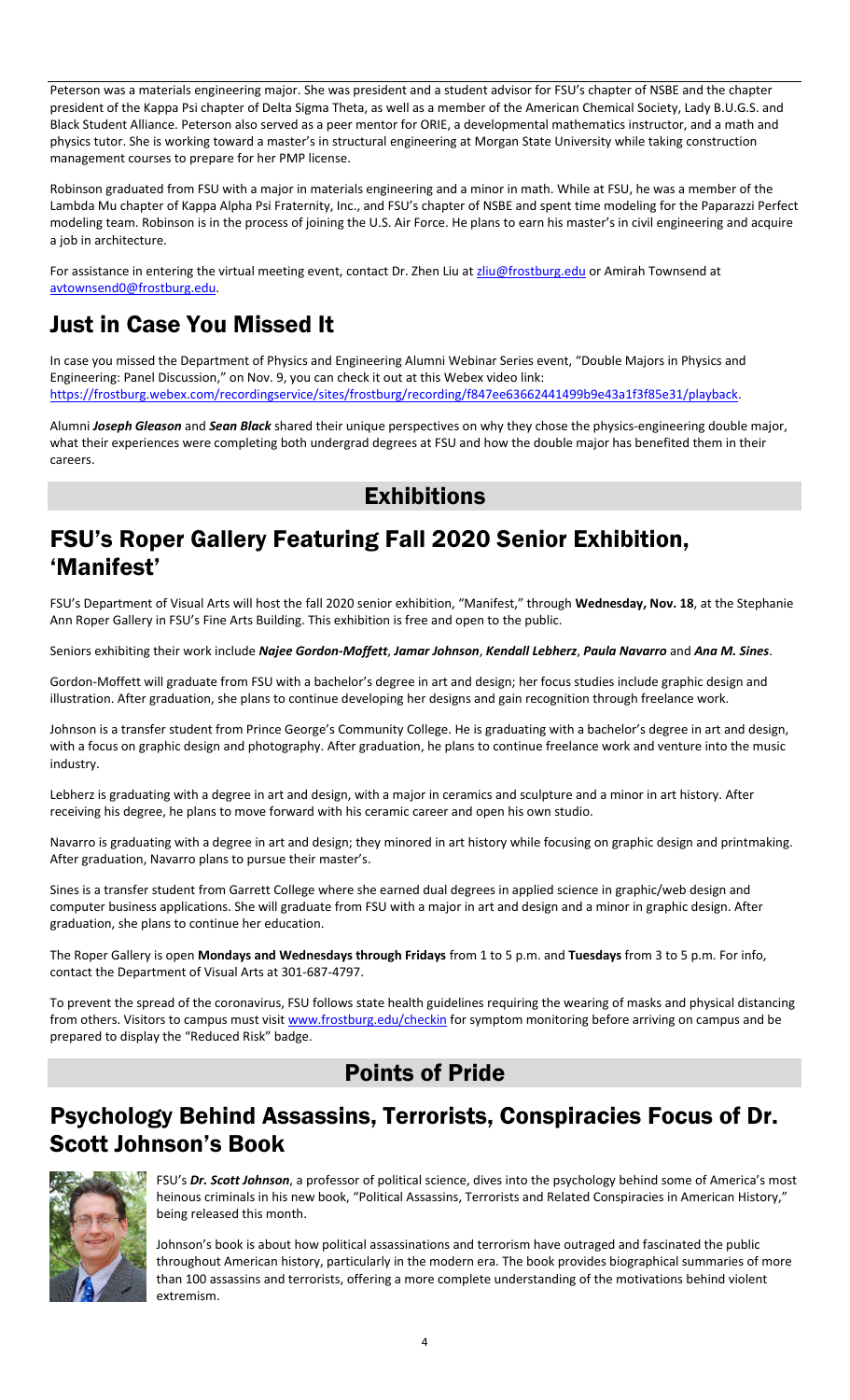Johnson says that he initially developed a strong interest in the Kennedy assassination while he was in college. At FSU, he inherited a political science course from another professor where he deepened his knowledge on the psychology of assassins. Eventually with the materials from the class, he created his own interdisciplinary course, American Political Assassins.

Now, after teaching the course for seven years, he realized he had gathered enough material for a book.

"Political Assassins, Terrorists and Related Conspiracies in American History" releases on **Monday, Nov. 16**, and is available for preorder now.

# FSU Student Tiffany Arnett Wins Z Hacks People's Choice Award



In this year's Z Hacks Humanity and Earth hack-a-thon, FSU student *Tiffany Arnett* walked away with the People's Choice award and a \$100 prize. Contestants were to design and submit posters in one of three categories: social justice, environment or the pandemic.

"I chose social justice, advocating for the LGBTQ community," said Arnett, for whom this subject is personal. "I'm bisexual, and I'm currently in a relationship with another woman. These topics are very important to us, especially during the extreme political environment we are enduring. We're quite terrified right now about how politics is turning; we are afraid of losing our rights and afraid of being discriminated against at our jobs or

in housing. So, it is an important topic for me."

Arnett's poster featured an image of Earth with three non-gendered people standing on top. The background has a rainbow and hearts, and the bottom says, "Love Is Love." To see Arnett's winning design, visit [devpost.com/software/love-is-love-20cmsf.](https://devpost.com/software/love-is-love-20cmsf)

"We live in one world together, regardless of our sexual orientation and gender. We should show compassion towards each other and simply be humane towards one another," Arnett said. "That is what I hope my poster represents."

Arnett, a student in FSU's school counseling master's degree program, participated in this competition through her class, Cultural and Technological Awareness in the Context of Global Education.

Hack-a-thons by Devpost are traditionally meant for people who are talented in coding, app development and website creation. This year's Z Hacks was more inclusive, incorporating artists, writers and painters into the competition. Creative students from around the country were able to submit projects.

For info about Z Hacks, visit [https://zhacks.devpost.com.](https://zhacks.devpost.com/)

### Jamison Odone's Graphic Novel Published



*Jamison Odone*, an associate professor in FSU's Department of Visual Arts, has a new book out. Titled "The Man in the Painter's Room: Van Gogh in Auvers-sur-Oise," the book is a graphic novel about the final months in the life of Vincent Van Gogh.

After his release from the Saint-Paul asylum in 1890, Van Gogh wandered the French countryside before stumbling on the Auberge Ravoux, a quaint little inn in Auvers-sur-Oise.

Although still plagued by mental illness, he found some peace there among his adoptive family, painting more than 75 works of art in just three months.

The book is based on the firsthand account of Adeline Ravoux, the innkeeper's daughter, with whom Van Gogh shared a special bond.

This 132-page color graphic novel is meant for older kids and adults.

### Take Note

### FSU Residence Hall, Multicultural Center Names Get USM Regents Approval

Brownsville Hall, Adams/Wyche Multicultural Center at Lincoln School Honor Displaced African American Community



**The newly built residence hall at FSU, Brownsville Hall, left, and FSU alumni and donors Sandra Wyche Adams and Tyrone Adams**

Two FSU campus buildings will now honor the history and legacy of Frostburg's African American community following approval today from the University System of Maryland Board of Regents. The newly built residence hall will be known as Brownsville Hall, and a former

school for African Americans will be named the Adams/Wyche Multicultural Center at the Lincoln School.

"We are very proud today to take these long-overdue steps to honor the legacy of Brownsville, its former residents and its descendants," said FSU President Ronald Nowaczyk. "This is a truly powerful statement, and it brought together many voices and people to make this happen."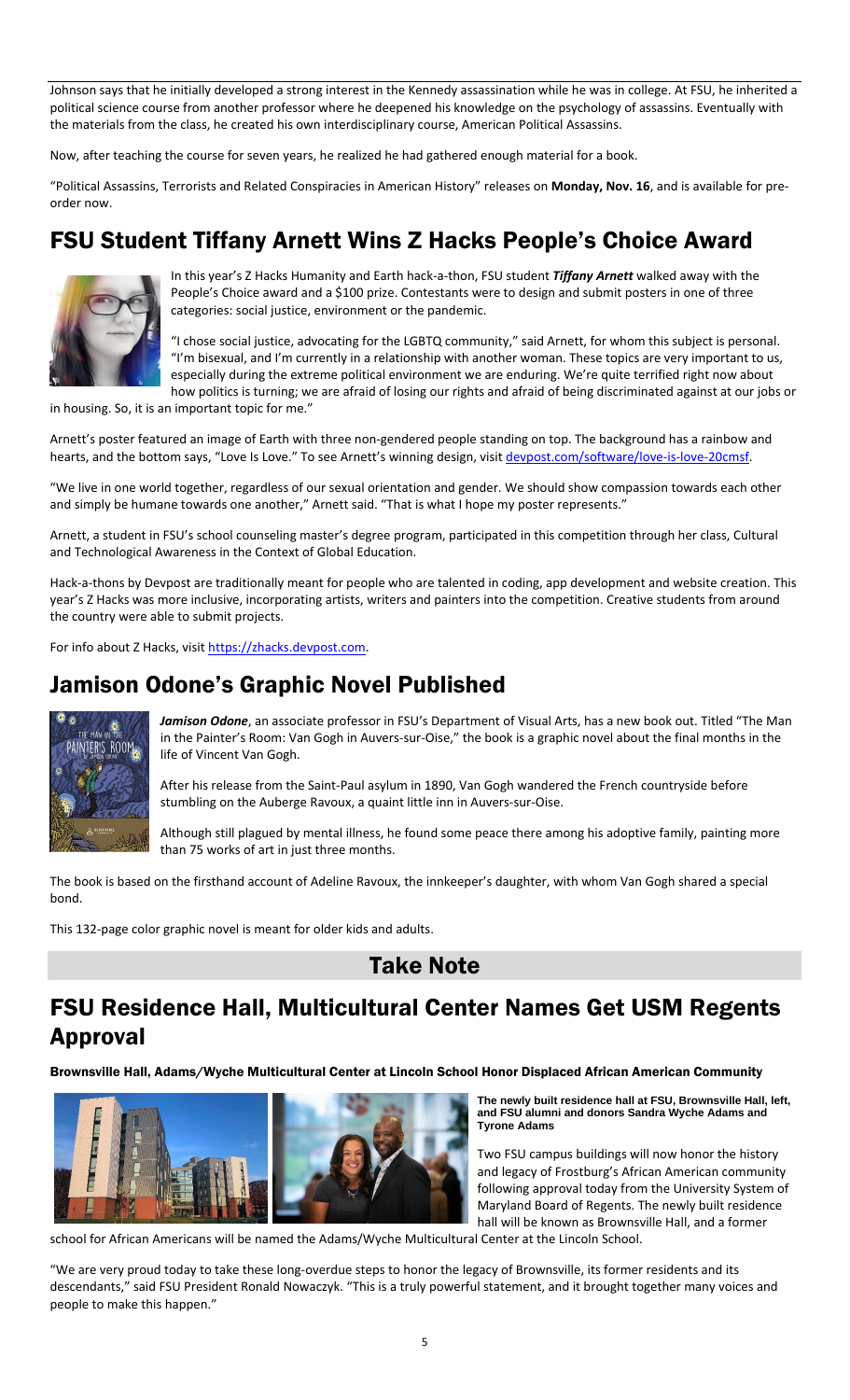Brownsville Hall, just opened for the fall semester on the campus Lower Quad, will be named in honor of the largely African American community that was displaced between the 1920s and the 1960s as the college that became FSU grew. Brownsville was founded following the Civil War by a formerly enslaved woman, Tamer Brown, and thrived as a community for decades. The Brownsville name follows the FSU tradition of naming Lower Quad residence halls after communities.

In August, the University dedicated the Brownsville/Park Avenue Monument on the campus' Upper Quad where the Brownsville/Park Avenue community once stood.

The Lincoln School, the third school by that name to serve the Brownsville community, will be transformed into the Adams/Wyche Multicultural Center at the Lincoln School, thanks to a generous gift from FSU alumni *Sandra Wyche Adams*, class of 1986, and *Tyrone Adams*, class of 1987. Sandra Adams is also chair of the FSU Foundation Board of Directors. The gift will advance the building's internal design and renovation.

"Frostburg State University is committed to creating an inclusive space on campus that celebrates difference, culture and diversity, both on campus and in the local community, while focusing on the bonds that unite and bring us together, rather than those that pull us apart," Nowaczyk said.

"We are honored to support the development of the new Multicultural Center at the Lincoln School – a site remembered for its legacy as a schoolhouse built for the purpose of educating the residents of Brownsville who could not attend other schools in the area due to segregation," Sandra Adams said. "In this cultural moment, as millions of Americans march and demonstrate on behalf of Black lives, we believe it is our duty to highlight the importance of uplifting marginalized voices and championing the growth and educational advancement of underrepresented minorities."

The building, which will be designed to be inclusive, historically significant and student-centered, will also become home to the Office of Diversity, Equity and Inclusion. The design process, which will also include an inclusive outdoor space, has begun, and the Adamses' gift will allow work to progress more quickly, Nowaczyk said. The building will include meeting space for the use of community and student organizations.

"As proud Black alumni of Frostburg State, we hope that the center stands as a testament to the resolve of the Black community to persevere and remains a place of fellowship and pride for all students in the years to come," Tyrone Adams said.

The Adamses previously endowed the Tyrone Adams '87 and Sandra Wyche Adams '86 Scholarship, which benefits students majoring in the College of Liberal Arts and Sciences, with a preference given to graduates of Baltimore City and Baltimore County public schools.

The Lincoln School building also served as the headquarters for FSU Police for many years, and for the past year has served as a temporary home to Frostburg City Police as their headquarters undergoes renovation.

Both name changes are effective immediately and will begin to be reflected in materials and on the FSU website. Formal ceremonies will be held in 2021 when conditions permit.

The University System of Maryland, which is in the process of revising its policy on the naming of buildings, requires Board of Regents approval to name buildings at its institutions.

For the complete article, go t[o https://www.frostburg.edu/news/2020/11/FSU-announces-building-names.php.](https://www.frostburg.edu/news/2020/11/FSU-announces-building-names.php)

### Storybook Holiday Express 2020



Every year, the city of Frostburg is transformed into a holiday winter wonderland as local organizations come together to present Frostburg's Storybook Holiday, a festive, community celebration through children's literature. This year, the Children's Literature Centre is putting a magical twist on the original Storybook Holiday with Storybook Holiday Express!

Storybook Holiday Express will take place on **Saturday, Dec. 5**, and **Sunday, Dec. 6**, and will include in-person and virtual events, including to-go craft/STEM bags; a virtual Elf Olympics; a virtual reading from Caralyn Buehner, author of "Snowmen at Night," and a special appearance by illustrator Mark Buehner; and Deck the Meters – a chance for businesses, groups or individuals to decorate a city meter for the holidays.

Decorate a Main Street-area meter (Main, Broadway or Water Street) for the holiday 2020 season! The contest is open to families, individuals, school groups, businesses and organizations. Parking meters will be assigned after applications are received. Decorations must be installed between **Wednesday, Nov. 25**, and **Wednesday, Dec. 2**. Prizes will be awarded in three categories: Best Meter by Family or Individual, Best Meter by Business/Organization/Group and Grand Prize. The application deadline is **Wednesday, Nov. 18**, at 11 p.m.

For possible decorating ideas, visit [www.frostburg.edu/clc/storybookholiday.](http://www.frostburg.edu/clc/storybookholiday) For an electronic application, go to [www.frostburg.edu/clc/storybookholiday](http://www.frostburg.edu/clc/storybookholiday) and click on "Frostburg Decks the Meters."

While supplies last, to-go craft/STEM bags can be picked up via drive-through at Mountain Ridge High School (bus lot closest to Sheetz) on **Saturday, Dec. 5**, from 11 a.m. to 1 p.m. and **Sunday, Dec. 6**, from 1 to 3 p.m. Due to COVID, masks are required. Only cars will receive craft/STEM bags for children. No walk-ins are allowed.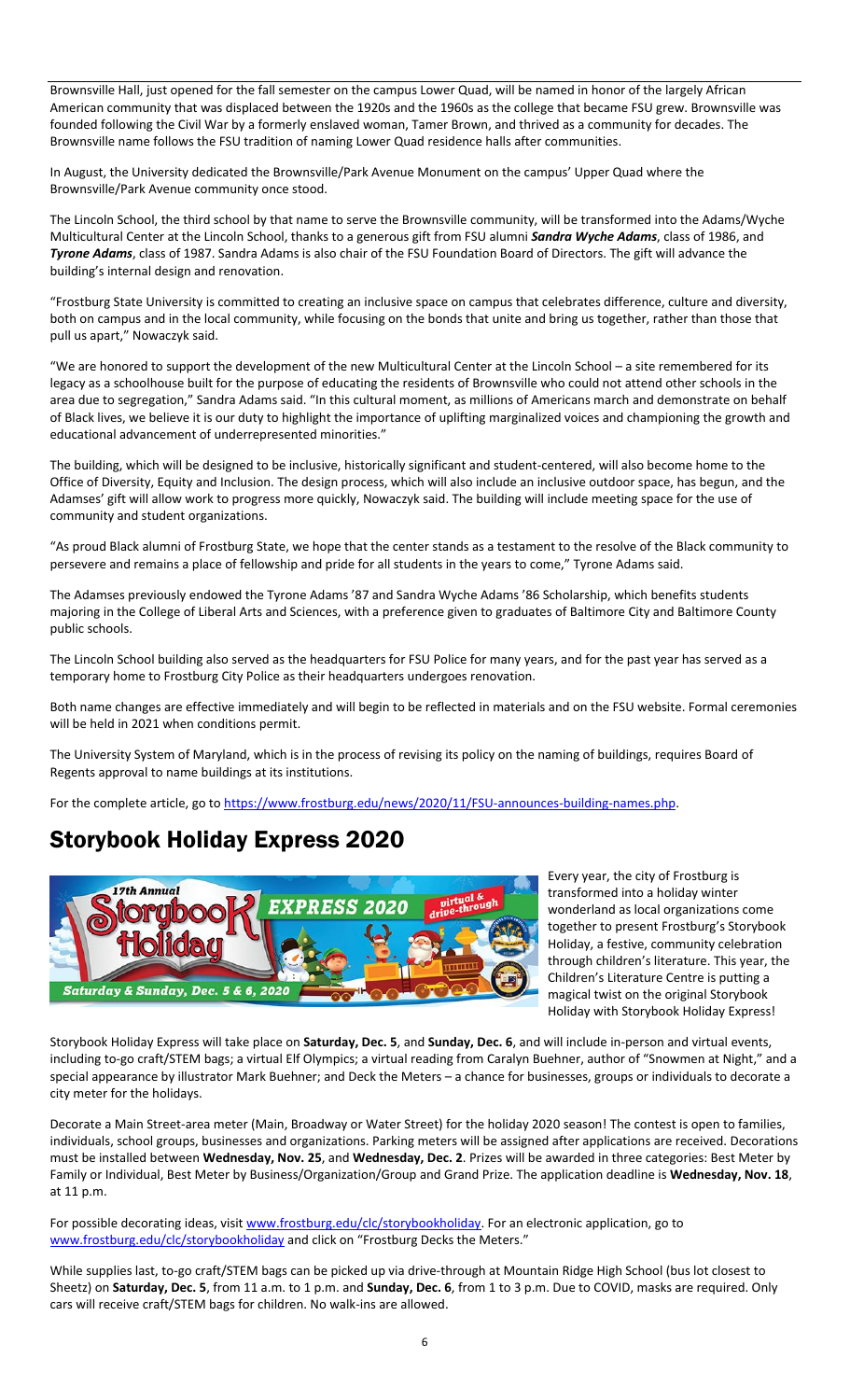Other activities include video messages (Welcome to Storybook Holiday Express, Frostburg Fire and Police Departments and Special Storybook Holiday Friends), a holiday hero announcement and holiday read-alouds.

More info and activities can be found a[t www.frostburg.edu/clc/storybookholiday.](http://www.frostburg.edu/clc/storybookholiday)

And be sure to visit Frostburg during December to enjoy shop and restaurant specials, as well as free parking!

### 2021 USM Board of Regents Staff Awards Nominations

The Council of University System Staff (CUSS) is again accepting nominations for the University System of Maryland Board of Regents Staff Awards. These staff awards represent the highest honor bestowed by the regents for achievements of exempt and nonexempt employees from USM institutions, and are presented to staff members who have demonstrated excellence in one of the following categories: exceptional contribution to the institution and/or unit to which the person belongs; outstanding service to students in an academic or residential environment; extraordinary public service to the University or greater community; effectiveness and efficiency regarding an academic or administrative transformation with a savings of \$10,000 or more; or inclusion, multiculturalism and social justice.

Nominations are first considered at an institutional level before being forwarded to the CUSS USM Board of Regents Staff Awards and Recognition Committee for final selection. An internal Staff Awards Review Committee made up of the following staff employees will select nominees from FSU:

Heather Killeen, Office of Human Resources, 301-687-4107, [hjkilleen@frostburg.edu](mailto:hjkilleen@frostburg.edu)

Nancy Frost, Ort Library, 301-687-3058, [nfrost@frostburg.edu](mailto:nfrost@frostburg.edu)

Dean Bolden, Physical Plant, 301-687-7004, dibolden@frostburg.edu

Rubin Stevenson, Athletics, 301-687-4086[, rstevenson@frostburg.edu](mailto:rstevenson@frostburg.edu)

Contact any of these committee members with the name of a potential candidate and why you believe that staff member to be worthy of an award nomination. The committee members then will work with you to complete a competitive nomination packet. Completed nomination packets must be submitted to FSU's Staff Awards Review Committee no later than **Monday, Jan. 11, 2021**.

### Recommended Professional Development Opportunities for Staff and Faculty

Be sure to take advantage of this professional development resource with more than 16,000 learning modules: [https://www.linkedin.com/learning.](https://www.linkedin.com/learning)

For November, the following diversity and inclusion training is recommended:

#### Communicating About Culturally Sensitive Issues

Discussions about cultural differences can be uncomfortable. They take courage. In this course, Duke University professor Dr. Daisy Lovelace shares principles and strategies that can help you have more productive, meaningful conversations on topics related to diversity. Lovelace helps you understand that everyone has a unique lens based on their experiences, and that understanding and appreciating that difference is the first step in being able to discuss sensitive topics. She also outlines a number of techniques to help you navigate these difficult conversations.

### Are You Ready for Big Interview?

FSU now offers a free training system that features a new and innovative way to help you prepare more effectively for a job interview.

Big Interview is an online system that combines training and practice to help improve your interview technique and build your confidence. Big interview allows you to practice general, behavioral and technical questions tailored to more than 140 industries. There are also instructional videos on resumes, negotiating and your first 90 days on the job.

To set up your Big Interview account:

Go t[o http://frostburg.biginterview.com](http://frostburg.biginterview.com/) and click "Register."

Complete the registration process. (You must use your FSU email address.)

You'll then receive a confirmation email at your FSU email account. Click "Verify" in the email, and you'll be able to start using Big Interview.

If you'd rather practice in person, the Career and Professional Development Center can help. You can schedule a mock interview at any time by calling 301-687-4403.

### University Police Participating in 'No-Shave November'

This year, University Police officers are again participating in "No-Shave November" as a way of raising awareness and money to benefit 10-year-old Landen Richie, who faces a rare genetic disorder and related medical challenge.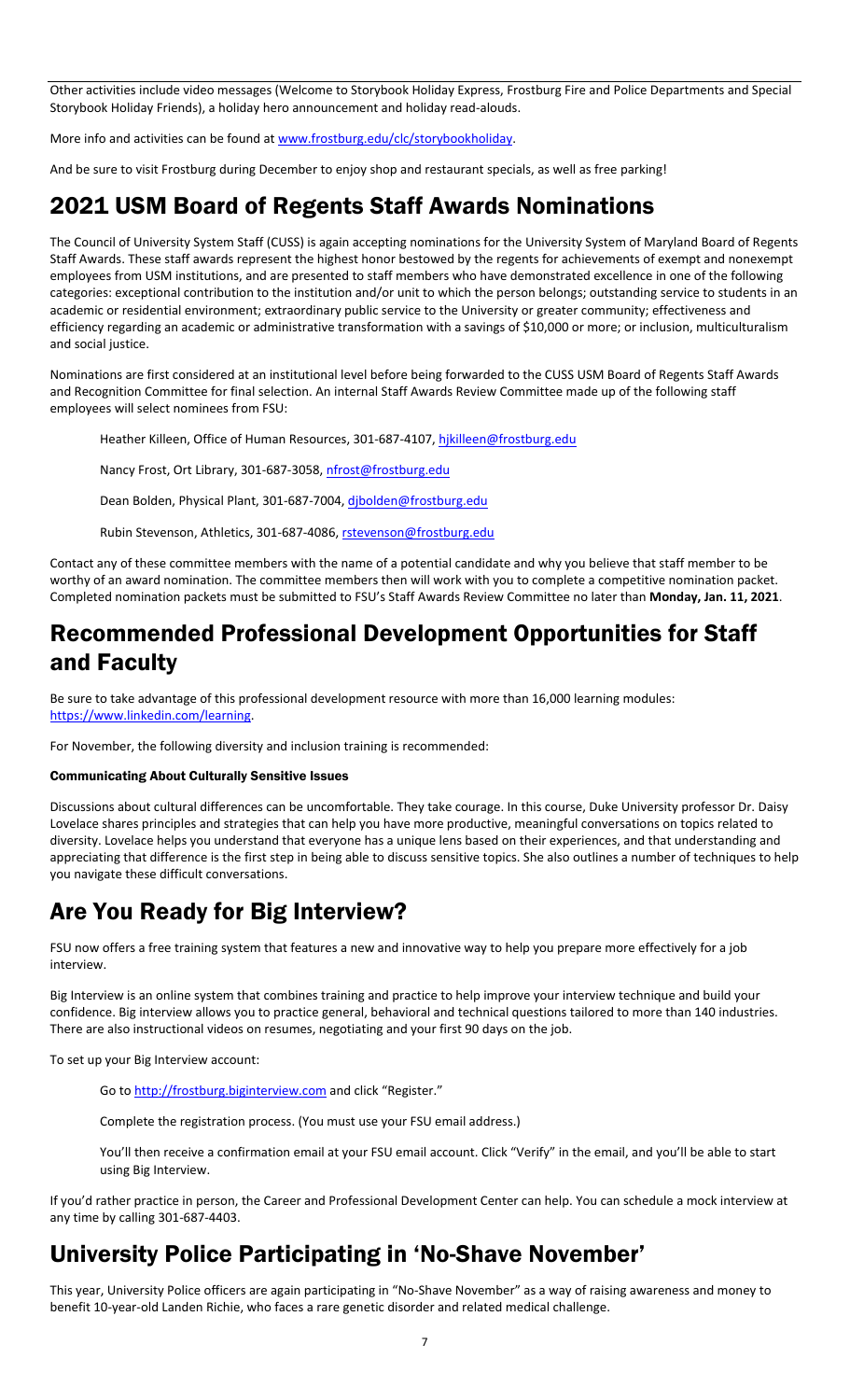Though officers may look a little shaggy over the next few weeks, know that they are doing this for a good cause. No-Shave November is a national program supported by public safety officials nationwide. University Police is joining Frostburg City Police and the Allegany County Sheriff's Office in this effort.

Anyone can donate any amount of money to benefit Richie and his family. Donations can be dropped off at the University Police. Checks should be made payable to Frostburg University FOP Lodge No. 147. Last year, FSU's department alone raised \$625 for Ben Starr, a teenager undergoing aggressive cancer treatment. This year, the goal is to raise at least \$800.

For info, contact S/Cpl. Daniel L. Dunn a[t dldunn@frostburg.edu.](mailto:dldunn@frostburg.edu)

### December Commencement News

In a year unlike any other, FSU has had to make the difficult decision to postpone its commencement ceremonies. The December ceremony will be rescheduled at a future date when it is safe to hold large gatherings. FSU does not yet know when that will be or the details and format of that ceremony, but you will be provided with at least a month's notice when it is scheduled. FSU email accounts of graduating students will remain activated through that time, so continue to check your email for messages. FSU will also announce any further details on FSU social media an[d www.frostburg.edu](http://www.frostburg.edu/) and [www.frostburg.edu/commencement.](http://www.frostburg.edu/commencement)

Those who cannot make it to that rescheduled ceremony, but who still want to walk in commencement, may join in any of the subsequent commencements through 2022. Your position in the 2020 graduating class will be announced at that ceremony. You only need to send a notification to *commencement@frostburg.edu*, preferably a month before the ceremony you have chosen.

Beginning on **Monday, Dec. 7**, FSU will celebrate an interactive virtual "Grad Week" on social media, allowing graduates to participate in celebrating their achievements and receive congratulations from friends, family, faculty and the FSU community.

On **Friday, Dec. 11**, a special commencement site with "on-demand" ceremony features (not a live event), such as personalized slides of each graduate, will be online and available to view by the public. **December and August Graduates: Watch your FSU email for further details and instructions on this. If you've been approved to graduate, you should've already received several emails.**

**December and August Graduates:** As stated in emails sent to you previously, upon approval by the Registrar's Office, your cap and gown will be mailed at no charge directly to you from Oak Hall, to be received on or about **Monday, Nov. 16**, as long as submitted by the due date of Oct. 25. **Any orders submitted after the due date may take up to two weeks for processing and delivery.** Note: Although not required, if you'd like to have your cap and gown to wear for the slideshow photo submission mentioned above, you should order as soon as possible. If you have not done so already, order your cap and gown online at

[http://bookstore.frostburg.edu](http://bookstore.frostburg.edu/); select Graduation Tab, then Order Graduation Attire and click Let's Get Started to begin the order.

For info, email [commencement@frostburg.edu.](mailto:commencement@frostburg.edu)

## Call for Presenters – 10th Annual Regional Conference on Teaching, Learning and Scholarship

The Center for Teaching Excellence at FSU is seeking presenters for the 10th Annual Regional Conference on Teaching, Learning and Scholarship to be held **Wednesday, Jan. 20**, 2 to 4 p.m., **Thursday, Jan. 21**, noon to 2 p.m. and **Friday, Jan. 22**, 10 a.m. to noon. This year presenters and attendees will participate live online. CTE's annual regional conference aims to help instructors and other educators share ideas and pedagogical strategies while strengthening partnerships within the region.

Proposals are encouraged from faculty and staff at FSU and other state and regional colleges and universities.

Proposals on the following topics are especially encouraged:

**Diversity, Equity and Inclusion in Teaching**: Teaching approaches that help underrepresented populations and students with different backgrounds and abilities feel included

**Hybrid Teaching and the Socially Distanced Classroom**: Which activities should be online and which in the classroom; how to adapt flipped-classroom, student-centered and group activities for the socially distanced classroom; and how to divide classroom activities for cohorts meeting on different days

**High-Impact Practices**: Practices that increase rates of student retention and student engagement [\(www.aacu.org/leap/hips\)](http://www.aacu.org/leap/hips)

**Teaching With Technology**: Using technology to improve learning outcomes, teach technological fluency, provide open educational resources or make online learning more effective

**Scholarship of Teaching and Learning**: Sharing evidence-based teaching practices, or examples of turning your own classroom innovations and activities into research on teaching and learning

**Course Showcase**: Case studies demonstrating innovative classroom activities

Presentations may take any of the following formats: 30-minute presentation followed by 20 minutes Q&A, 50-minute interactive presentation or demonstration of an online activity, or 50-minute roundtable/working group discussion topic

Proposals should include a presentation title and an abstract of one to two paragraphs. Abstracts describing course showcases or class activities should include the learning objectives for conference attendees as well as for students.

Submit proposals at<https://forms.gle/AQpyZLBwtXDbhGZY7b> by **Friday, Dec 4**. Final selections will be announced **mid-December**.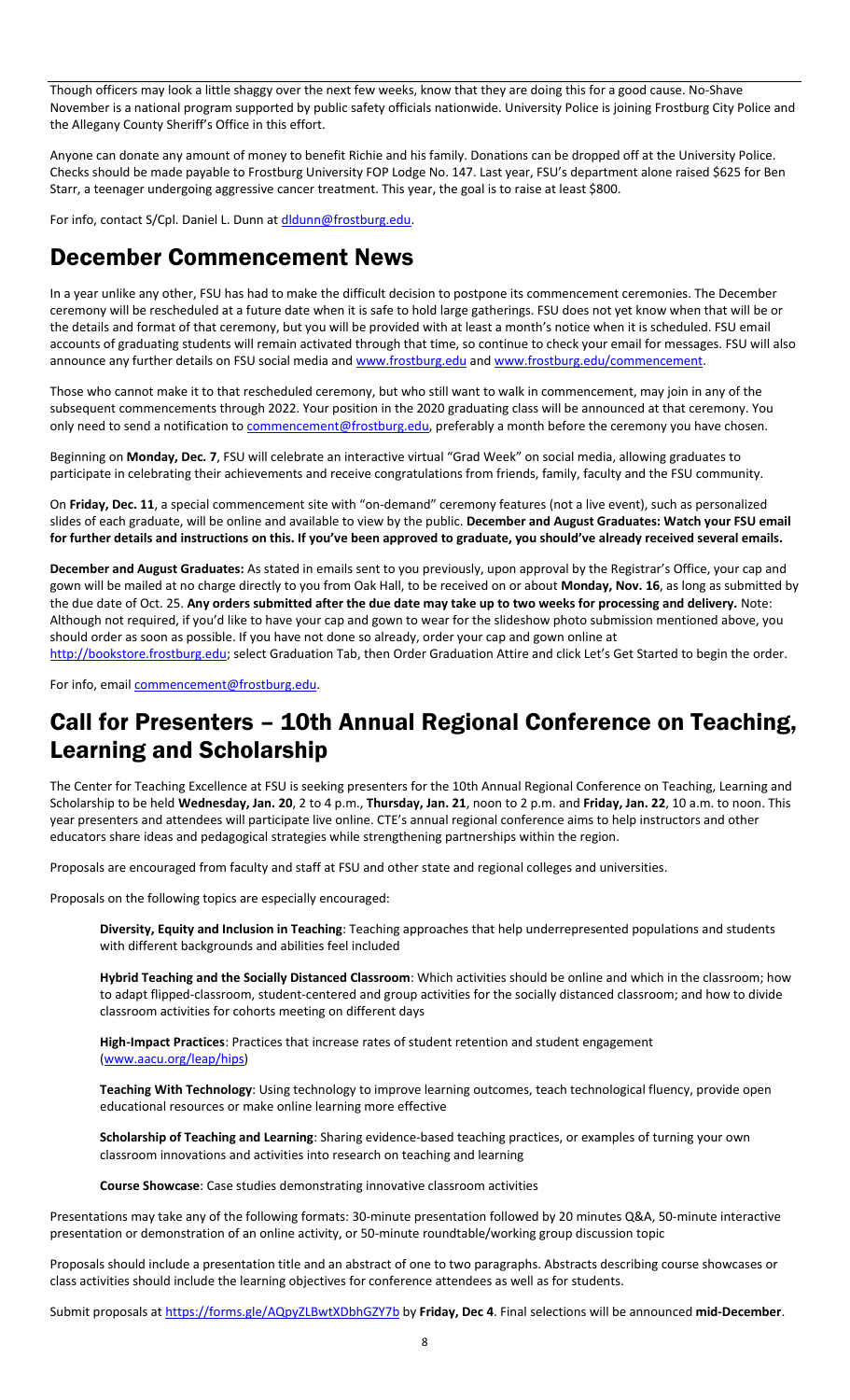### Winter Market Comes Back to Mountain City Traditional Arts



Mountain City Traditional Arts, at 25 E. Main St. in Frostburg, will host its winter markets on the **first and third Saturdays, November through April**, from 10 a.m. to. 1 p.m. Come out for honey, locally raised meats and eggs, baked goods and other seasonal foods. Masks are required, hand sanitizer is provided and people are asked to maintain a 6-foot distance from others.

### Registration for Intersession



Students! Be sure to make the most of your time this winter break and catch up, keep up or get ahead with Intersession.

This is a great option for those who want to get caught up without having to increase their spring workload, athletes in need of extra credits or a GPA boost to maintain eligibility, and any student who wants to start a path to early graduation.

For details and course options, visit [www.frostburg.edu/intersession.](http://www.frostburg.edu/intersession)

### Toys for Tots – On-Campus Competition



time.

The FSU Veterans Center is sponsoring a campus-wide competition to see which department or organization can collect the most toys for the Toy Thunder – the Toys for Tots Program serving Allegany County.

The winning department or organization that collects the most donations in new unwrapped toys or donations for families in the area will receive a lunch for its department/organization during finals week or at another preferred

The competition runs through **Monday, Nov. 16**. If you want to just donate toys without entering the competition, toys can be dropped off at the Veterans Center at any time up to **Sunday, Dec. 20**.

For info, email [vets@frostburg.edu](mailto:vets@frostburg.edu) or contact Danielle Dabrowski at dldabrowski@frostburg.edu.

### End-of-Semester Library Hours

The Ort Library is staying open later!

End-of-semester hours are as follows:

**Monday, Nov. 16, through Thursday, Nov. 19** – 8 a.m. to 11 p.m.

**Friday, Nov. 20** – 8 a.m. to 8 p.m.

**Saturday, Nov. 21** – 11 a.m. to 6 p.m.

**Sunday, Nov. 22** – 1 to 11 p.m.

**Monday, Nov. 23** – 8 a.m. to 11 p.m.

**Tuesday, Nov. 24** – 8 a.m. to 5 p.m.

For info, contact the library's Main Desk during open hours at 301-687-4395 or [circulation@frostburg.edu.](mailto:circulation@frostburg.edu) Online resources remain accessible via the library's webpage at [www.frostburg.edu/library,](http://www.frostburg.edu/library) and online research help is available via chat, email or individual research consultations. Visi[t https://frostburg.libanswers.com](https://frostburg.libanswers.com/) or emai[l libref@frostburg.edu.](mailto:libref@frostburg.edu)

Check out the library's COVID-19 Response Guide for more information on services and spaces. Library staff remind everyone not to leave belongings unattended during this busy time, even if only for a short period. Also, observe the space, noise, and health and safety policies designated for each of the library's four public floors.

Second floor: Quiet floor/socially distanced group and individual study spaces/individual computer stations

Third floor: Quiet floor/socially distanced individual study spaces/individual computer stations

Fourth floor: Silent floor/socially distanced individual study spaces

Fifth floor: Group floor/socially distanced group and individual study spaces/individual computer stations/individual study rooms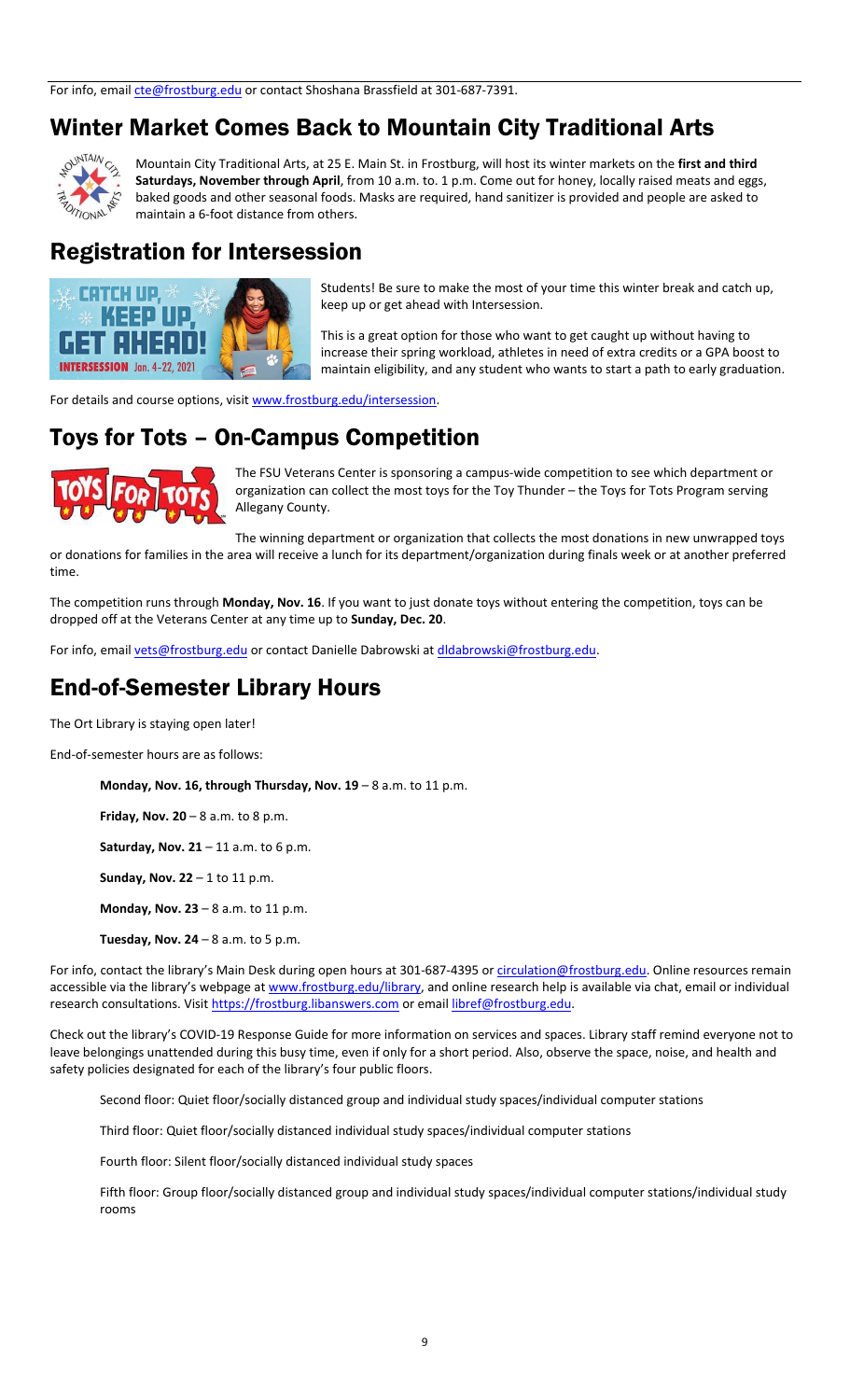## Brady Health Conducting Flu Vaccine Clinics



Brady Health is administering the quadrivalent vaccine again this year. A quadrivalent influenza vaccine protects against four flu viruses, including two type A viruses and two type B viruses.

**Clinics will be held at Brady Health Mondays through Fridays from 9 a.m. to 4 p.m.** They are open to students, faculty and staff.

**You must call 301-687-4310 to schedule an appointment.**

The cost is \$20. (No insurance.)

You must be over 18 years of age. Be sure to wear short sleeves and your mask!

Even healthy people can get the flu, so don't forget to get your flu shot this year!

### **Deadlines**

## Withdrawal Deadline Extended

The deadline for withdrawing from any undergraduate course (15-week session or 7-week session II) with a "W" has been extended to **Wednesday, Nov. 18**.

Students are strongly encouraged to consult with their advisor to discuss possible academic implications before withdrawing from a course.

Students receiving financial aid or scholarships should also contact the Financial Aid Office [\(fsufinaid@frostburg.edu\)](mailto:fsufinaid@frostburg.edu) to determine what impact a "W" grade might have on their financial aid status.

Student-veterans should confer with the Veterans Services Office [\(vets@frostburg.edu\)](mailto:vets@frostburg.edu) to discuss possible implications for military educational benefits.

Student-athletes should consult the Athletic Compliance Officer [\(emseifarth@frostburg.edu\)](mailto:emseifarth@frostburg.edu) regarding possible implications for athletic eligibility.

Students can withdraw themselves from a course via their PAWS account. For assistance, contact reginfo@frostburg.edu.

**Note that the University will not be modifying its grading standards this semester.** The Student Government Association recently presented a proposal to adopt PC/NC grading, like last spring. SGA leadership discussed the proposal with the University's Academic Standards Subcommittee (the faculty committee charged with oversight of the University's academic standards). However, the subcommittee unanimously recommended that the proposal not be adopted in light of a number of important differences between the spring term and this fall term. The subcommittee's recommendation to maintain FSU's normal grading standards was accepted by the University's academic leadership. The extension of the withdraw deadline to the last day of classes was determined to be a reasonable response to these concerns.

### Health and Safety Messages

### To Grandmother's House or No?



Outdoor activities are safer than indoor activities. If participating in an outdoor event is not possible this holiday season, and you choose to attend an indoor event, avoid crowded, poorly ventilated and fully enclosed indoor spaces. Increase ventilation by opening windows and doors to the extent that is safe and feasible based on the weather.

Check with the event host, organizer or event venue for updated information about any COVID-19 safety guidelines and to see if they have steps in place to prevent the spread of the virus.

Bring supplies to help you and others stay healthy. Bring extra masks (do not share or swap with others), hand sanitizer that contains at least 60 percent alcohol and tissues.

If you are planning to attend in-person holiday gatherings with people outside of your household, consider strictly avoiding contact with people outside of your household for 14 days before the gathering.

Travel by car if you can.

Get your flu shot!